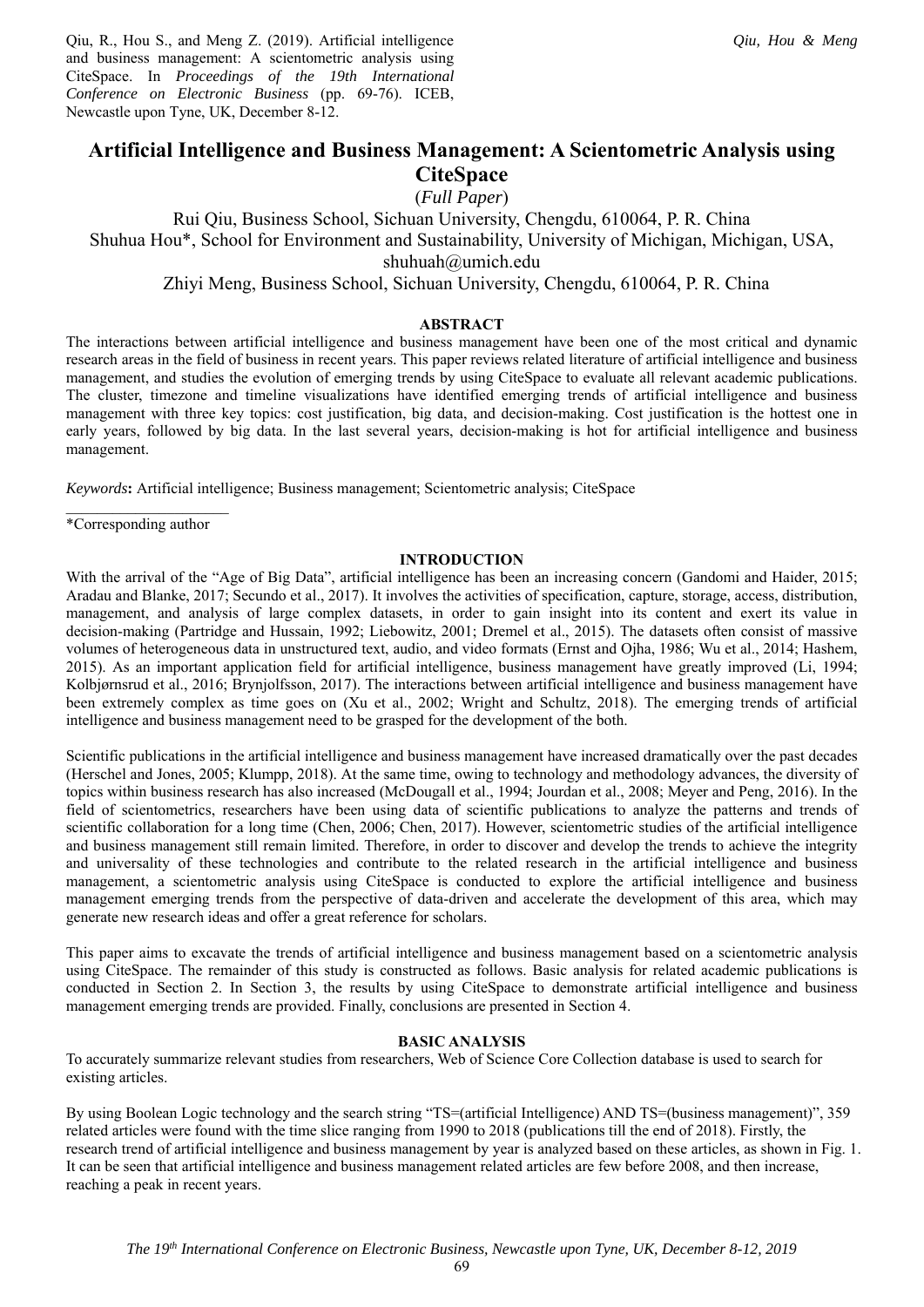

Figure 1: Publication number of artificial intelligence and business management related articles by year.

Fig. 2 demonstrates related results based on research fields. From this figure, computer science, engineering, and business economics are the fields with the most related publications. In addition, operations research management science has a relatively high number of relevant papers.

| 204<br><b>COMPUTER SCIENCE</b>  | 52<br><b>OPERATIONS RESEARCH MANAGEMENT</b><br><b>SCIENCE</b><br>25 | 13<br><b>AUTOMATION</b><br><b>CONTROL SYSTEMS</b>    | 11<br><b>SCIENCE</b><br><b>TECHNOLOGY</b><br><b>OTHER TOPICS</b>                                                                          | 9<br><b>MATHEMATICS</b>                                                                        | 7 | <b>SOCIAL</b><br><b>SCIENCES</b><br><b>OTHER TOPICS</b> |  |  |
|---------------------------------|---------------------------------------------------------------------|------------------------------------------------------|-------------------------------------------------------------------------------------------------------------------------------------------|------------------------------------------------------------------------------------------------|---|---------------------------------------------------------|--|--|
| 105<br><b>ENGINEERING</b>       | <b>INFORMATION SCIENCE LIBRARY</b><br><b>SCIENCE</b>                | 6<br><b>ENVIRONMENTAL</b><br><b>SCIENCES ECOLOGY</b> | <b>MEDICAL</b><br><b>INFORMATICS</b>                                                                                                      | 3<br><b>RADIOLOGY</b><br><b>NUCLEAR</b><br><b>MEDICINE</b><br><b>MEDICAL</b><br><b>IMAGING</b> | 3 | <b>WATER</b><br><b>RESOURCES</b>                        |  |  |
| 83<br><b>BUSINESS ECONOMICS</b> | 17<br><b>TELECOMMUNICATIONS</b>                                     | 5<br><b>ENERGY FUELS</b>                             | 4<br>$\overline{2}$<br>2<br><b>PUBLIC</b><br><b>CONSTRU DEVELOP</b><br><b>ADMINISTRATION</b><br><b>BUILDING STUDIES</b><br><b>TECHNOL</b> |                                                                                                |   |                                                         |  |  |
|                                 | 16<br><b>EDUCATION EDUCATIONAL RESEARCH</b>                         | 5<br><b>MATERIALS SCIENCE</b>                        | <b>ROBOTICS</b>                                                                                                                           | $\overline{2}$<br><b>GEOLOGY</b><br>2<br><b>METALLURGY</b>                                     |   | $\overline{\mathbf{2}}$<br><b>TRANSPO</b>               |  |  |

Figure 2: Research fields of artificial intelligence and business management related articles.

Then the artificial intelligence and business management related articles are analyzed by countries as shown in Fig. 3. It can be seen that the country which most studied artificial intelligence and business management is the United States, accounting for nearly 19% of the total related articles, followed by China with a proportion of over 12%. The third is England, which occupies just below 7% of the total. The academic publications related to artificial intelligence and business management of these three countries make up nearly 38% of the total. Besides, there are some other countries with articles focusing on artificial intelligence and business management, such as Germany, India, Italy, Romania, Australia, France and Spain.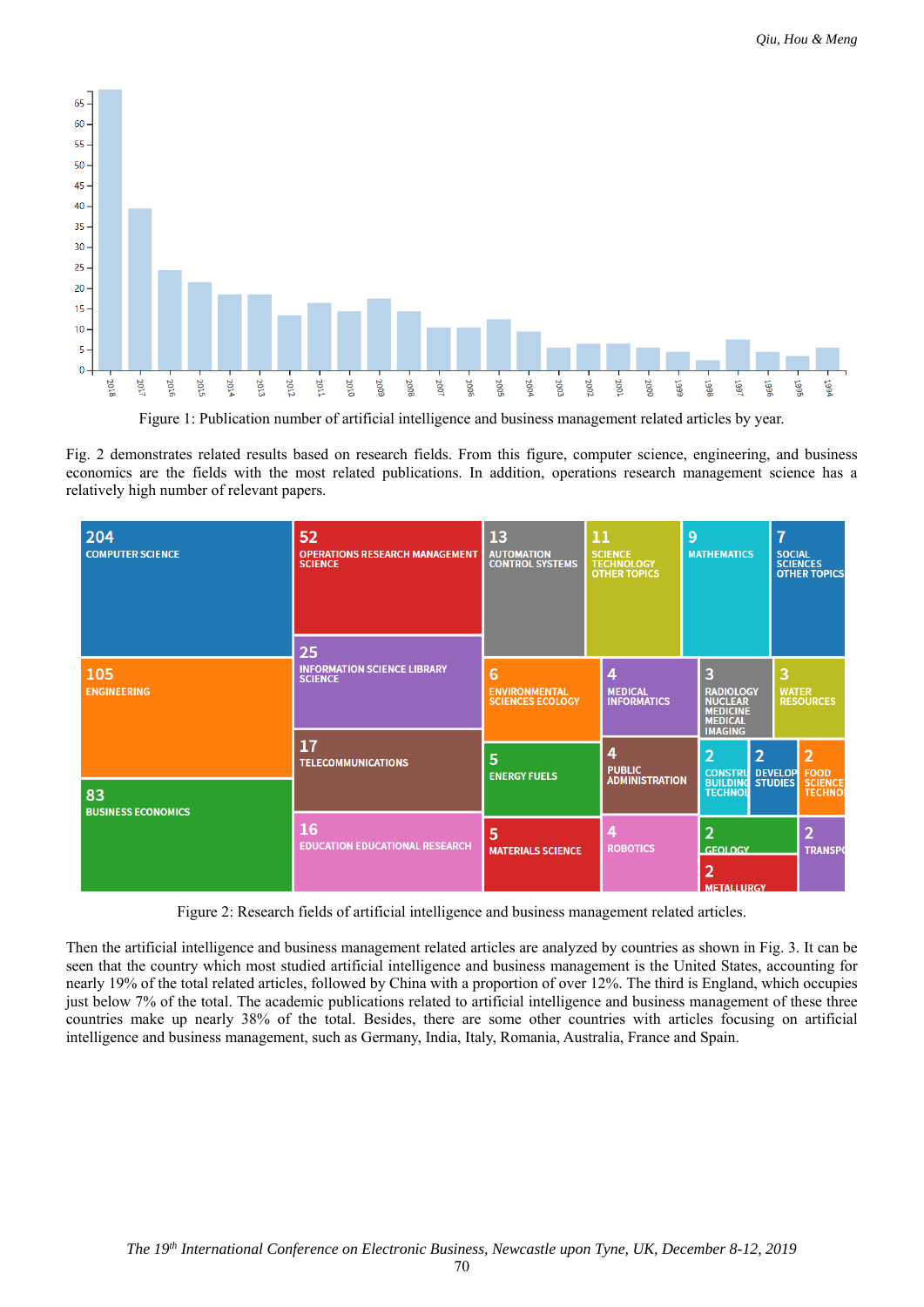| <b>Field: Countries/Regions</b> | <b>Record Count</b> | % of 359 |
|---------------------------------|---------------------|----------|
| <b>USA</b>                      | 68                  | 18.942%  |
| <b>PEOPLES R CHINA</b>          | 44                  | 12.256 % |
| <b>ENGLAND</b>                  | 24                  | 6.685%   |
| <b>GERMANY</b>                  | 22                  | 6.128%   |
| <b>INDIA</b>                    | 17                  | 4.735%   |
| <b>ITALY</b>                    | 17                  | 4.735%   |
| <b>ROMANIA</b>                  | 17                  | 4.735%   |
| <b>AUSTRALIA</b>                | 16                  | 4.457%   |
| <b>FRANCE</b>                   | 16                  | 4.457%   |
| <b>SPAIN</b>                    | 15                  | 4.178%   |
| <b>NETHERLANDS</b>              | $_{11}$             | 3.064%   |
| <b>CZECH REPUBLIC</b>           | 10                  | 2.786%   |
| <b>RUSSIA</b>                   | 10                  | 2.786%   |

Figure 3: Countries of artificial intelligence and business management related articles.

## **ARTIFICIAL INTELLIGENCE AND BUSINESS MANAGEMENT EMERGING TRENDS**

In this section, the emerging trends of artificial intelligence and business management are explored based on Citespace.

CiteSpace is a free Java application for visualizing and analyzing citations and contents in scientific literature (Chen et al., 2012; Wei et al., 2015). It can be applied to the analysis of multiple, time-sharing, and dynamic complex networks, and to detect the hotspots and evolution in a certain field (Cui et al., 2018). Based on the 359 related articles with the time slice ranging from 1990 to 2018, CiteSpace is used to analyze artificial intelligence and business management emerging trends. As a type of co-occurrence analysis, keyword-based analysis has played an important role in understanding knowledge development dynamics. For visualization, different network analysis views; cluster, timeline, and timezone; were available, from which the patterns and trends in artificial intelligence and business management literature were revealed.

Science mapping is a strong literature measurement technology for studying the conceptual structure of the specific research field, because it allows for the monitoring and delineation of research areas in the field of science to determine structure and evolution (Cobo et al., 2011). It is based on the knowledge of the field and it describes the progress and framework, reveals the complicated relationship between singles and groups of knowledge (Healey et al., 1986). CiteSpace can identify spectral features. In the early days, science did not have a unified paradigm. In the medium term, a paradigm is needed to develop science, and finding this paradigm is a scientific revolution (Lahneman, 2012; Wion et al, 2015). Therefore, using CiteSpace to build knowledge mapping, reveal cutting-edge research, and find the evolution of knowledge.

CiteSpace's cluster recognition trajectory is used to simulate the development trends of artificial intelligence and business management. Because CiteSpace recognizes co-citation clustering in the literature index to track research trends, most CiteSpace software is a technique for selecting algorithms through spectral clustering and features, allowing visualization of results to understand trends and evolution. Its timeline view allows visualization and identification of the artificial intelligence and business management trends of the publication year. A visualization of the search results to make sense of the trends and evolutions is the main characteristic of CiteSpace, with the CiteSpace cluster analyses revealing the relationships between the keywords from artificial intelligence and business management related articles. The 'Cluster View' graph is shown in Fig. 4.

The modularity and mean silhouette scores are the two important metrics used to describe the overall structural network properties. In general, the modularity values in Fig. 4 (0.9293) were relatively high, which indicated that the network's loosely coupled clusters were reasonably divided. The silhouette measure is used to determine whether the data is appropriately clustered; when the silhouette measure is close to one, the data is appropriately clustered and when it is close to minus one, the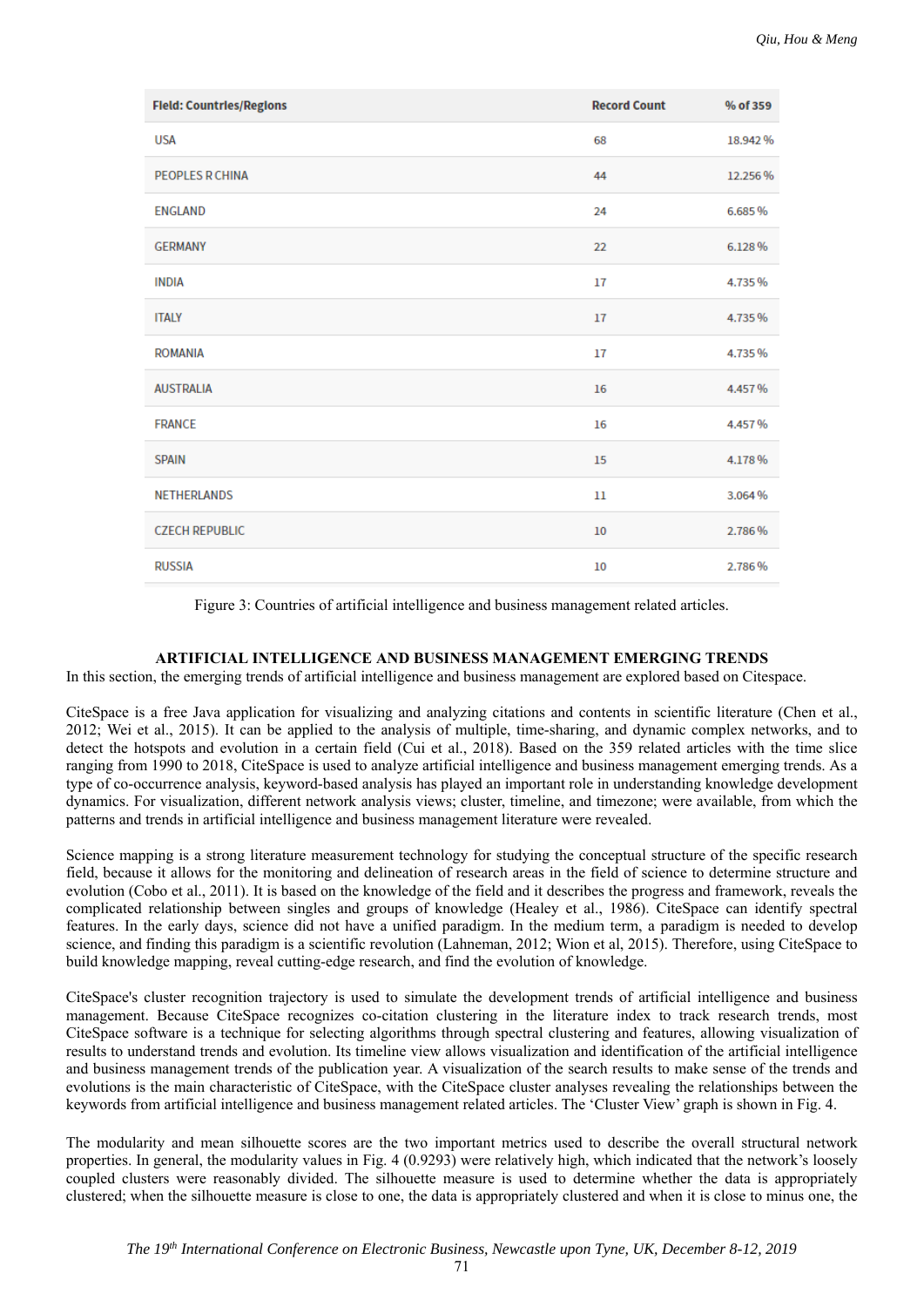data is not appropriately clustered. However, when the silhouette measure is near zero, the data is on the border of these two natural clusters. The mean silhouette scores suggested that on average, the cluster homogeneity of artificial intelligence and business management trends (0.4105) was relatively high.



Figure 4: Keywords co-occurrence and cluster view of related studies for artificial intelligence and business management.

To determine the most appropriate clusters, silhouette and size measures were used. Three clusters with the cluster label (LLR); ''cost justification'', ''big data'' and ''decision-making''; were extracted as they had high silhouettes (ID: 0, 6, 8; silhouette: 0.658, 0.552, 0.704) and were a relatively large size (38, 29, 27). The mean years of these three topics are 2003, 2008, and 2012, respectively. As the keywords in the above three clusters were distinct, it was decided that these were representative of the different artificial intelligence and business management trends. All three clusters and the associated keywords were gathered into three groups, as shown in Fig. 4.

Changing the layout to 'Timeline View' and 'Timezone View' in Figs. 5 and 6, the clusters vary with time (year), with the distribution of the three groups each occurring in different time periods; ''cost justification'', followed by ''big data'' and then ''decision-making'', clearly indicating the artificial intelligence and business management evolution. Therefore, from the above analysis, three clear artificial intelligence and business management stages were revealed.



Figure 5: Clusters with timeline view of related studies for artificial intelligence and business management.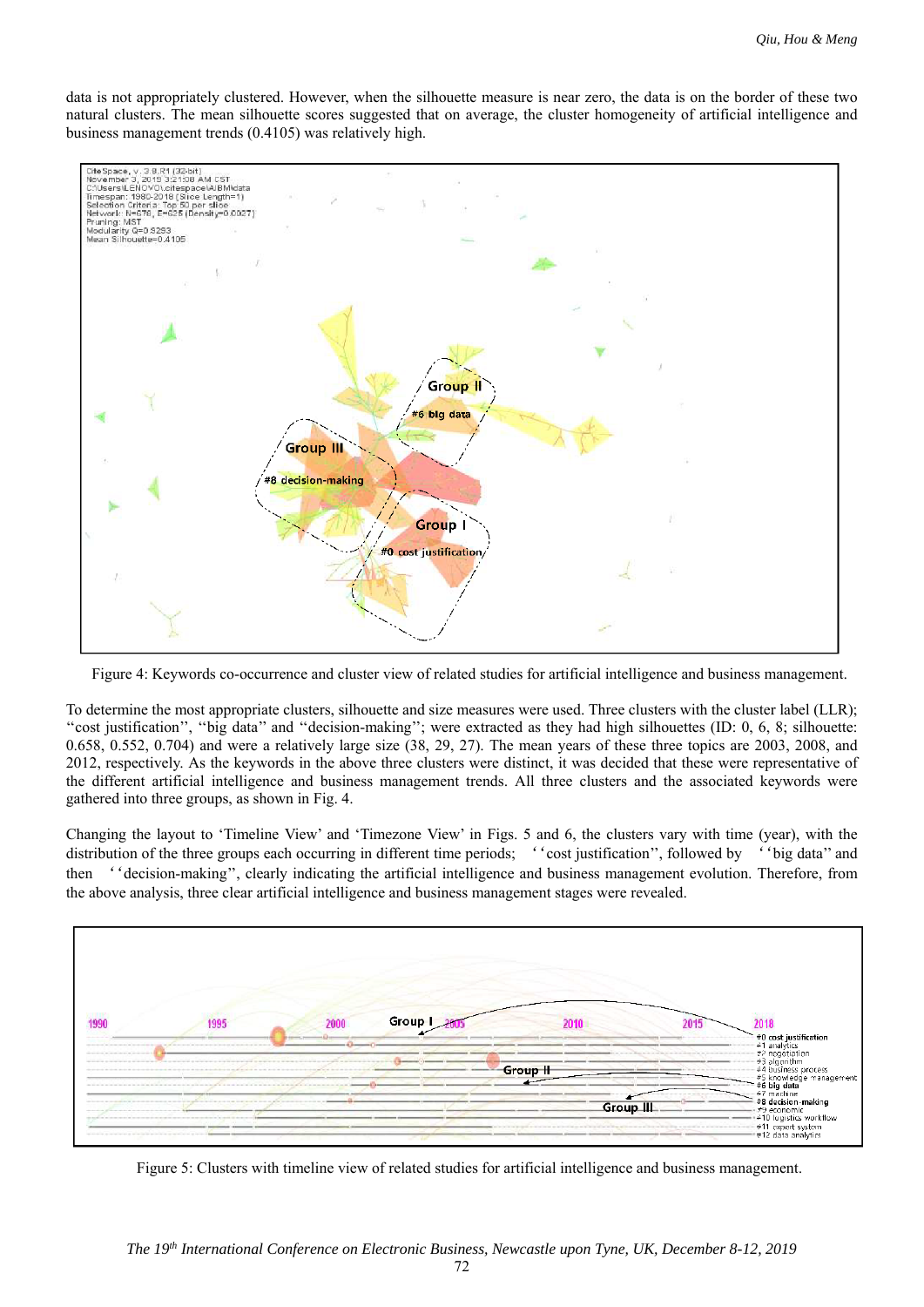

Figure 6: Clusters with timezone view of related studies for artificial intelligence and business management.

Scientific mapping with cluster and visualization was inspired by Kuhn's scientific paradigm notion, which provided a framework for matching visual-spatial patterns to the movements of an underlying paradigm. In Dosi's model, the sense of "trajectory" was aligned with "normal science", as technological activities guided by a specific paradigm naturally form a "technological trajectory". In other words, technological trajectories can be found in the clusters analyzed using the CiteSpace, with the turning points being the research papers that connect the different clusters. From the visual knowledge map (i.e., Fig 4), there were three distinct clusters; ''cost justification'', ''big data'' and ''decision-making''; which could be further analyzed for artificial intelligence and business management trends. By combining the three life cycle stages of the paradigm theory and the above three cluster classifications, artificial intelligence and business management trends were identified, as shown in Fig. 6. Cost justification is the initial phase of the artificial intelligence applied into the business management, which focused on the cost when conducting operation activities. Big data is hot with the arrival of the "Age of Big Data", which gave rise to data-driven business management. The most current keyword, decision-making, reflects the business management being back to itself (including logistics, operational risk, finance, and so on) in recent years.

### **CONCLUSIONS**

In this paper, a scientometric analysis using CiteSpace is applied to elucidate the current and future artificial intelligence and business management trends. Using appropriate technology and software, this scientometric analysis was developed with data collection and visualization to determine the relevant research foci. Using the scientometric analysis, keyword focus trends were identified to assess the three distinct artificial intelligence and business management stages. The scientometric analysis gives a view of the current foci and trends of artificial intelligence and business management. From the exploration trajectory in this paper, the technologies preceding the "shift stage" acted as the developmental foundation.

## **ACKNOWLEDGMENTS**

This research has been supported by the National Natural Science Foundation of China (Grant No.71901157 & 71903139), the Humanities and Social Sciences Foundation of the Ministry of Education of China (Grant No.16YJC630089), the Soft Science Program of Sichuan Province (Grant No. 2019JDR0155), the innovation spark project of Sichuan University (Grant No. 2018hhf-45), and the Basic scientific research service fee project of central universities of Sichuan University (Grant No. 2019 Self Research-BusinessC03 & C04).

### **APPENDIX**

The details of CiteSpace are introduced here. Fig. A1 shows the system of CiteSpace. It can be seen that there are two important links for this system: Project Home and Data Directory. Generally, the files downloaded (i.e., Data Directory) from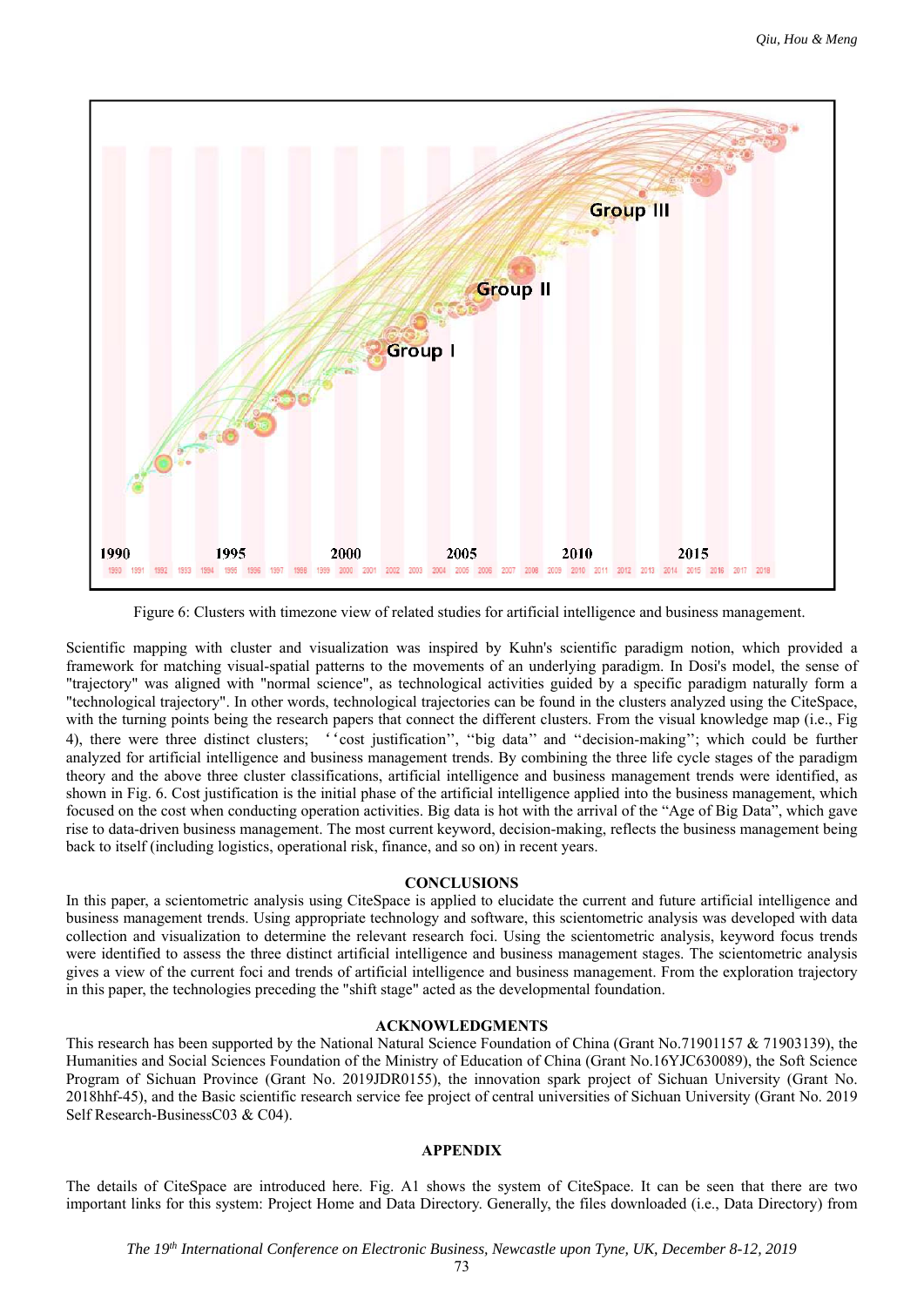$\Box$ 

Web of Science Core Collection database should be stored in Disk C, such as C:\Users\LENOVO\.citespace\AIBM\data. Meanwhile, the results (i.e., Project Home) based on CiteSpace should be stored in the same folder of Disk C, such as C:\Users\LENOVO\.citespace\AIBM\project. To run a new project in CiteSpace, we should click the "New" button to select proper dataset and results storage links, as shown in Fig. A2. At the same time, the language can be chosen based on the database. For example, Chinese can be selected when the database are from Chinese National Knowledge Infrastructure (CNKI). After making a new project, the time slicing can be set: the time range and the years per slice. For the text processing, term sources (title, abstract, author keywords, and keywords plus) can be chosen, and term types (noun phrases and burst terms) can be adopted. For the network configuration, there are various node types can be chosen: author, institution, country, term, keyword, category, cited reference, cited author, cited journal, paper and grant. The keyword is usually taken to analyze the research trends of a specific research field. The options for Cosine, Dice and Jaccard coefficients can be adopted as link strengths, while the options of within slice and across slice are selectable as link scopes for users. The options for top N per slice, top N% per slice, threshold interpolation, and select citers can be chosen as node selection criteria. For the top N per slice, top 50 most cited or occurred items from each slice is the default. For the top  $N\%$  per slice, top 1% most cited or occurred items from each slice is the default. In the pruning options, pathfinder, and minimum spanning tree can be adopted as pruning tools, while pruning sliced networks and pruning the merged network can be taken as pruning detailed methods. In the visualization options, static and animated modes can be chosen as cluster views. Meanwhile, networks by time slice and merged network can be adopted as presentation modes in CiteSpace. When these options are set, the "GO!" can be clicked to run this new project. About several minutes later, the basic results can be generated. As we can see from Fig. A1, the 359 related articles have been pruned into 325 records. Then we can choose visualization modes for further analysis.

| CiteSpace 3.8.R1 (32-bit) - (c) 2003-2019 Chaomei Chen - Home: C:\Users\LENOVO - CO-DESC<br>$\Box$<br>$\times$ |                  |                                                       |                   |                                                                                      |                                                                                                     |                                                                                                                                                            |  |  |  |  |  |  |  |  |
|----------------------------------------------------------------------------------------------------------------|------------------|-------------------------------------------------------|-------------------|--------------------------------------------------------------------------------------|-----------------------------------------------------------------------------------------------------|------------------------------------------------------------------------------------------------------------------------------------------------------------|--|--|--|--|--|--|--|--|
|                                                                                                                |                  |                                                       |                   | File Project Data Network Visualization Geographical Analytics Text Preferences Help |                                                                                                     |                                                                                                                                                            |  |  |  |  |  |  |  |  |
| <b>Web of Science</b>                                                                                          |                  | <b>PubMed</b>                                         |                   |                                                                                      |                                                                                                     | <b>Time Slicing</b>                                                                                                                                        |  |  |  |  |  |  |  |  |
| Projects-                                                                                                      |                  |                                                       |                   |                                                                                      |                                                                                                     | From 1990 $\blacktriangledown$ To 2018 $\blacktriangledown$<br>#Years Per Slice 1                                                                          |  |  |  |  |  |  |  |  |
|                                                                                                                |                  |                                                       |                   |                                                                                      |                                                                                                     | ▼                                                                                                                                                          |  |  |  |  |  |  |  |  |
|                                                                                                                | <b>New</b>       | <b>AIBM</b>                                           |                   | <b>More Actions</b><br>▼<br>$\blacktriangledown$                                     |                                                                                                     | <b>Text Processing</b>                                                                                                                                     |  |  |  |  |  |  |  |  |
|                                                                                                                |                  |                                                       |                   |                                                                                      |                                                                                                     | - Term Source                                                                                                                                              |  |  |  |  |  |  |  |  |
|                                                                                                                |                  | Project Home: C:\Users\LENOVO\.citespace\AlBM\project |                   |                                                                                      |                                                                                                     |                                                                                                                                                            |  |  |  |  |  |  |  |  |
|                                                                                                                |                  |                                                       |                   |                                                                                      |                                                                                                     | $\triangledown$ Title $\triangledown$ Abstract $\triangledown$ Author Keywords (DE) $\triangledown$ Keywords Plus (ID)                                     |  |  |  |  |  |  |  |  |
|                                                                                                                |                  |                                                       |                   |                                                                                      |                                                                                                     | - Term Type                                                                                                                                                |  |  |  |  |  |  |  |  |
| Data Directory: C:\Users\LENOVO\.citespace\AlBM\data                                                           |                  |                                                       |                   |                                                                                      | Noun Phrases C Burst Terms<br><b>Detect Bursts</b><br><b>Entropy</b>                                |                                                                                                                                                            |  |  |  |  |  |  |  |  |
|                                                                                                                | GO!              | <b>Stop</b><br><b>Reset</b>                           | <b>JVM Memory</b> | 716 (MB) Used<br>$4\frac{9}{6}$                                                      |                                                                                                     | <b>Network Configuration</b>                                                                                                                               |  |  |  |  |  |  |  |  |
|                                                                                                                |                  |                                                       |                   |                                                                                      |                                                                                                     | Node Types-                                                                                                                                                |  |  |  |  |  |  |  |  |
| <b>Space Status</b>                                                                                            |                  |                                                       |                   |                                                                                      |                                                                                                     | $\odot$ Author $\odot$ Institution $\odot$ Country $\odot$ Term $\odot$ Keyword $\odot$ Category                                                           |  |  |  |  |  |  |  |  |
| 2008-2008                                                                                                      | top 50           | 84                                                    | 50                | 76/122                                                                               | $\blacktriangle$                                                                                    |                                                                                                                                                            |  |  |  |  |  |  |  |  |
| 2009-2009                                                                                                      | top 50           | 88                                                    | 50                | 83/149                                                                               |                                                                                                     | $\circlearrowright$ Cited Reference $\circlearrowright$ Cited Author $\circlearrowright$ Cited Journal $\circlearrowright$ Paper $\circlearrowright$ Grant |  |  |  |  |  |  |  |  |
| 2010-2010                                                                                                      | top 50           | 68                                                    | 50                | 90/182                                                                               |                                                                                                     |                                                                                                                                                            |  |  |  |  |  |  |  |  |
| 2011-2011<br>2012-2012                                                                                         | top 50<br>top 50 | 138<br>80                                             | 50<br>50          | 81/129<br>78/125                                                                     |                                                                                                     | -Links                                                                                                                                                     |  |  |  |  |  |  |  |  |
| 2013-2013                                                                                                      | top 50           | 102                                                   | 50                | 75/105                                                                               |                                                                                                     | <b>Strength Cosine</b><br><b>Within Slices</b><br>$\blacktriangledown$<br><b>Scope</b><br>$\blacktriangledown$                                             |  |  |  |  |  |  |  |  |
| 2014-2014                                                                                                      | top 50           | 111                                                   | 50                | 66/91                                                                                |                                                                                                     |                                                                                                                                                            |  |  |  |  |  |  |  |  |
| 2015-2015                                                                                                      | top 50           | 137                                                   | 50                | 70/112                                                                               |                                                                                                     |                                                                                                                                                            |  |  |  |  |  |  |  |  |
| 2016-2016                                                                                                      | top 50           | 158                                                   | 50                | 71/125                                                                               |                                                                                                     | <b>Top N per slice</b><br><b>Top N% per slice</b><br><b>Threshold Interpolation</b><br><b>Select Citers</b>                                                |  |  |  |  |  |  |  |  |
| 2017-2017                                                                                                      | top 50           | 246                                                   | 50                | 73/169                                                                               |                                                                                                     |                                                                                                                                                            |  |  |  |  |  |  |  |  |
| 2018-2018                                                                                                      | top 50           | 418                                                   | 50                | 85/213                                                                               | Select top 50<br>most cited or occurred items from each slice.<br>$\overline{\phantom{0}}$          |                                                                                                                                                            |  |  |  |  |  |  |  |  |
| <b>Process Reports</b>                                                                                         |                  |                                                       |                   |                                                                                      |                                                                                                     |                                                                                                                                                            |  |  |  |  |  |  |  |  |
| 2017-2017                                                                                                      | download.txt     | 422                                                   | 39                | 0.086                                                                                | ۸                                                                                                   |                                                                                                                                                            |  |  |  |  |  |  |  |  |
| 2018-2018                                                                                                      | download.txt     | 422                                                   | 68                | 0.080                                                                                |                                                                                                     |                                                                                                                                                            |  |  |  |  |  |  |  |  |
| Records in the dataset: 11928<br>Parsing Time: 3.079 seconds                                                   |                  | Records within the chosen range: 325                  |                   |                                                                                      |                                                                                                     |                                                                                                                                                            |  |  |  |  |  |  |  |  |
| Total Run time: 3.424 seconds                                                                                  |                  |                                                       |                   |                                                                                      |                                                                                                     | Pruning                                                                                                                                                    |  |  |  |  |  |  |  |  |
|                                                                                                                |                  |                                                       |                   |                                                                                      |                                                                                                     |                                                                                                                                                            |  |  |  |  |  |  |  |  |
| Merged network: Nodes=675, Links=795                                                                           |                  |                                                       |                   | <b>Pathfinder</b><br>$\overline{\mathbf{r}}$<br><b>Pruning sliced networks</b><br>П  |                                                                                                     |                                                                                                                                                            |  |  |  |  |  |  |  |  |
| Exclusion List 0<br>٠                                                                                          |                  |                                                       |                   |                                                                                      | <b>Minimum Spanning Tree</b><br>$\sqrt{ }$<br>$\overline{\mathbf{r}}$<br>Pruning the merged network |                                                                                                                                                            |  |  |  |  |  |  |  |  |
|                                                                                                                |                  |                                                       |                   |                                                                                      |                                                                                                     | <b>Visualization</b>                                                                                                                                       |  |  |  |  |  |  |  |  |
|                                                                                                                |                  |                                                       |                   |                                                                                      |                                                                                                     | Cluster View - Static<br>Show Networks by Time Slices                                                                                                      |  |  |  |  |  |  |  |  |
|                                                                                                                |                  |                                                       |                   |                                                                                      |                                                                                                     | Cluster View - Animated<br>V Show Merged Network                                                                                                           |  |  |  |  |  |  |  |  |

Figure A1: The system of CiteSpace.

74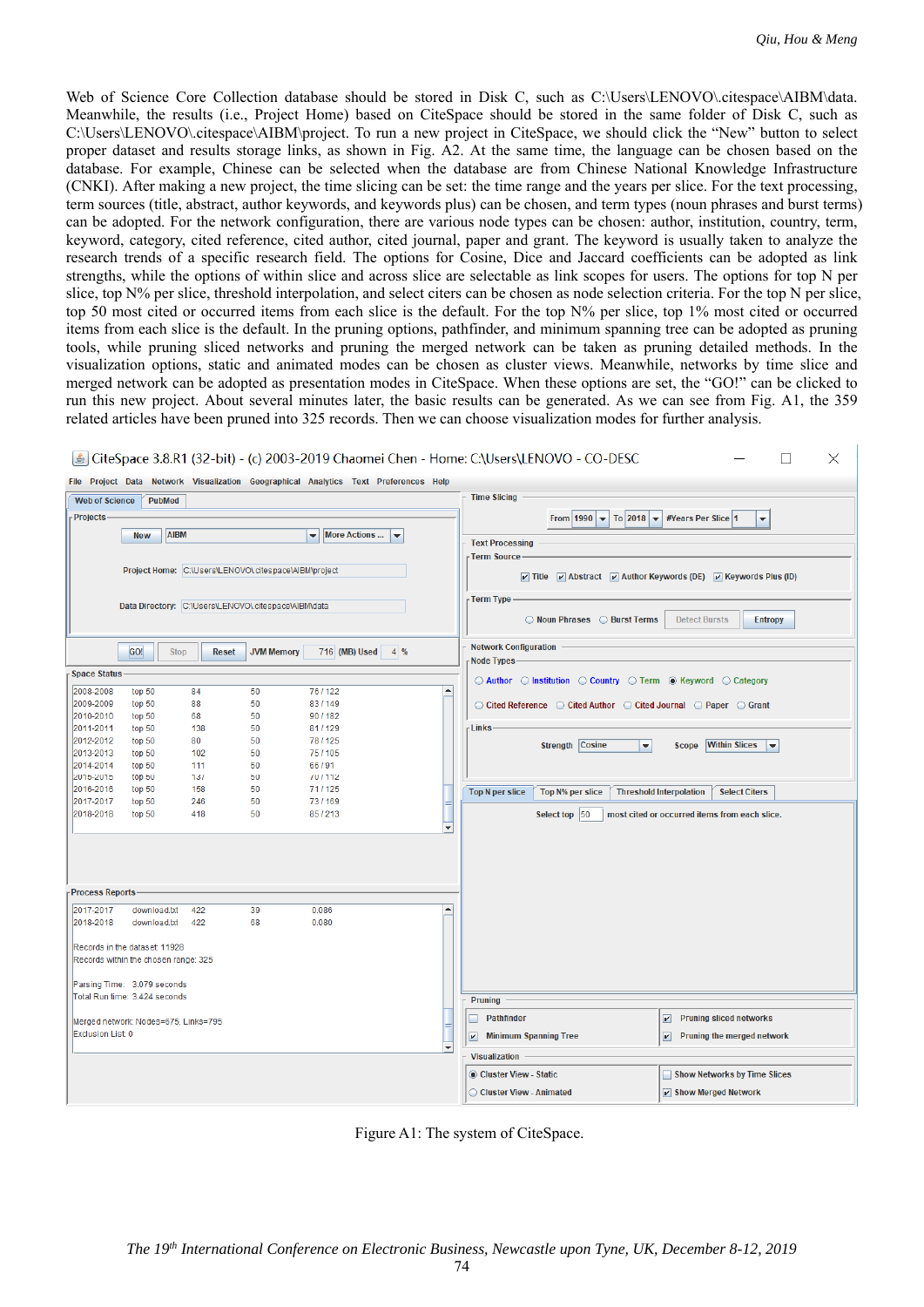| New Project<br>亳                                                                                            |                                     |                                   |                                               |                                   |                                  |                                        |                                |  |  |  |  | × |
|-------------------------------------------------------------------------------------------------------------|-------------------------------------|-----------------------------------|-----------------------------------------------|-----------------------------------|----------------------------------|----------------------------------------|--------------------------------|--|--|--|--|---|
|                                                                                                             |                                     |                                   |                                               |                                   |                                  |                                        |                                |  |  |  |  |   |
| Project Home C:\Users\LENOVO\.citespace\AlBM\project<br>Data Directory C:\Users\LENOVO\.citespace\AlBM\data |                                     |                                   |                                               |                                   |                                  |                                        | <b>Browse</b><br><b>Browse</b> |  |  |  |  |   |
| Language $\circledcirc$ English $\circledcirc$ Chinese                                                      |                                     |                                   |                                               |                                   |                                  |                                        |                                |  |  |  |  |   |
|                                                                                                             | <b>SO Filter:</b>                   | <b>Enable</b>                     | <b>Disable</b>                                | <b>SC Filter:</b>                 | <b>Enable</b>                    | <b>Disable</b>                         |                                |  |  |  |  |   |
| Alias List (on/off) on                                                                                      |                                     |                                   |                                               | <b>Exclusion List (on/off)</b> on |                                  |                                        |                                |  |  |  |  |   |
| Export Space (on/off) off                                                                                   |                                     |                                   | Export Abstracts (Time Consuming) (on/off) on |                                   |                                  |                                        |                                |  |  |  |  |   |
| <b>Export Matrices (csv) (off/on) off</b>                                                                   |                                     |                                   | Enable JDIC (on/off) on                       |                                   |                                  |                                        |                                |  |  |  |  |   |
| Save Merged Slice (off/on) off                                                                              |                                     |                                   |                                               |                                   | Noun Phrase: Minimum Words (2) 2 |                                        |                                |  |  |  |  |   |
| Noun Phrase: Maximum Words (4) 4                                                                            |                                     | Burst Term Threshold (0.00) 0.00  |                                               |                                   |                                  |                                        |                                |  |  |  |  |   |
|                                                                                                             | Maximum GML Node Label Length (8) 8 |                                   |                                               |                                   |                                  | CTSA (1-Disciplines, 2-Sciences) (1) 1 |                                |  |  |  |  |   |
| Include GP (Group Author) (off/on) off                                                                      |                                     | Include ED (Editors) (off/on) off |                                               |                                   |                                  |                                        |                                |  |  |  |  |   |
| Node Degree Weighted (true) true                                                                            |                                     |                                   | Look Back Years (-1: unlimited) 8             |                                   |                                  |                                        |                                |  |  |  |  |   |
| Max. No. Links to Retain (-1: unlimited) 3                                                                  |                                     |                                   |                                               |                                   |                                  |                                        |                                |  |  |  |  |   |
|                                                                                                             | <b>Normalize Citations</b>          |                                   |                                               | <b>Global Check</b>               |                                  |                                        |                                |  |  |  |  |   |
|                                                                                                             |                                     |                                   | <b>Save</b>                                   | Cancel                            |                                  |                                        |                                |  |  |  |  |   |

Figure A2: The new project window in CiteSpace.

#### **REFERENCES**

- Aradau, C., & Blanke, T. (2017). Politics of prediction: Security and the time/space of governmentality in the age of big data. European Journal of Social Theory, 20(3), 373-391.
- Brynjolfsson, E., & Mcafee, A. N. D. R. E. W. (2017). The business of artificial intelligence. Harvard Business Review.
- Chen, C. (2006). CiteSpace II: Detecting and visualizing emerging trends and transient patterns in scientific literature. Journal of the American Society for information Science and Technology, 57(3), 359-377.
- Chen, C., Hu, Z., Liu, S., & Tseng, H. (2012). Emerging trends in regenerative medicine: a scientometric analysis in CiteSpace. Expert Opinion on Biological Therapy, 12(5), 593-608.
- Chen, C. (2017). Science mapping: a systematic review of the literature. Journal of Data and Information Science, 2(2), 1-40.
- Cobo, M. J., López-Herrera, A. G., Herrera-Viedma, E., & Herrera, F. (2011). Science mapping software tools: Review, analysis, and cooperative study among tools. Journal of the American Society for Information Science and Technology, 62(7), 1382-1402.
- Cui, Y., Mou, J., & Liu, Y. (2018). Knowledge mapping of social commerce research: a visual analysis using CiteSpace. Electronic Commerce Research, 18(4), 837-868.
- Dremel, C., Herterich, M. M., Wulf, J., & Vom Brocke, J. (2018). Actualizing big data analytics affordances: A revelatory case study. Information & Management.
- Ernst, M. L., & Ojha, H. (1986). Business applications of artificial intelligence knowledge based expert systems. Future Generation Computer Systems, 2(3), 173-185.
- Gandomi, A., & Haider, M. (2015). Beyond the hype: Big data concepts, methods, and analytics. International Journal of Information Management, 35(2), 137-144.
- Hashem, I. A. T., Yaqoob, I., Anuar, N. B., Mokhtar, S., Gani, A., & Khan, S. U. (2015). The rise of "big data" on cloud computing: Review and open research issues. Information systems, 47, 98-115.
- Healey, P., Rothman, H., & Hoch, P. K. (1986). An experiment in science mapping for research planning. Research Policy, 15(5), 233-251.
- Herschel, R. T., & Jones, N. E. (2005). Knowledge management and business intelligence: the importance of integration. Journal of Knowledge Management, 9(4), 45-55.
- Jourdan, Z., Rainer, R. K., & Marshall, T. E. (2008). Business intelligence: An analysis of the literature. Information Systems Management, 25(2), 121-131.
- Klumpp, M. (2018). Automation and artificial intelligence in business logistics systems: human reactions and collaboration requirements. International Journal of Logistics Research and Applications, 21(3), 224-242.
- Kolbjørnsrud, V., Amico, R., & Thomas, R. J. (2016). How artificial intelligence will redefine management. Harvard Business Review, 2.
- Lahneman, W. J. (2010). The need for a new intelligence paradigm. International Journal of Intelligence and Counter Intelligence, 23(2), 201-225.